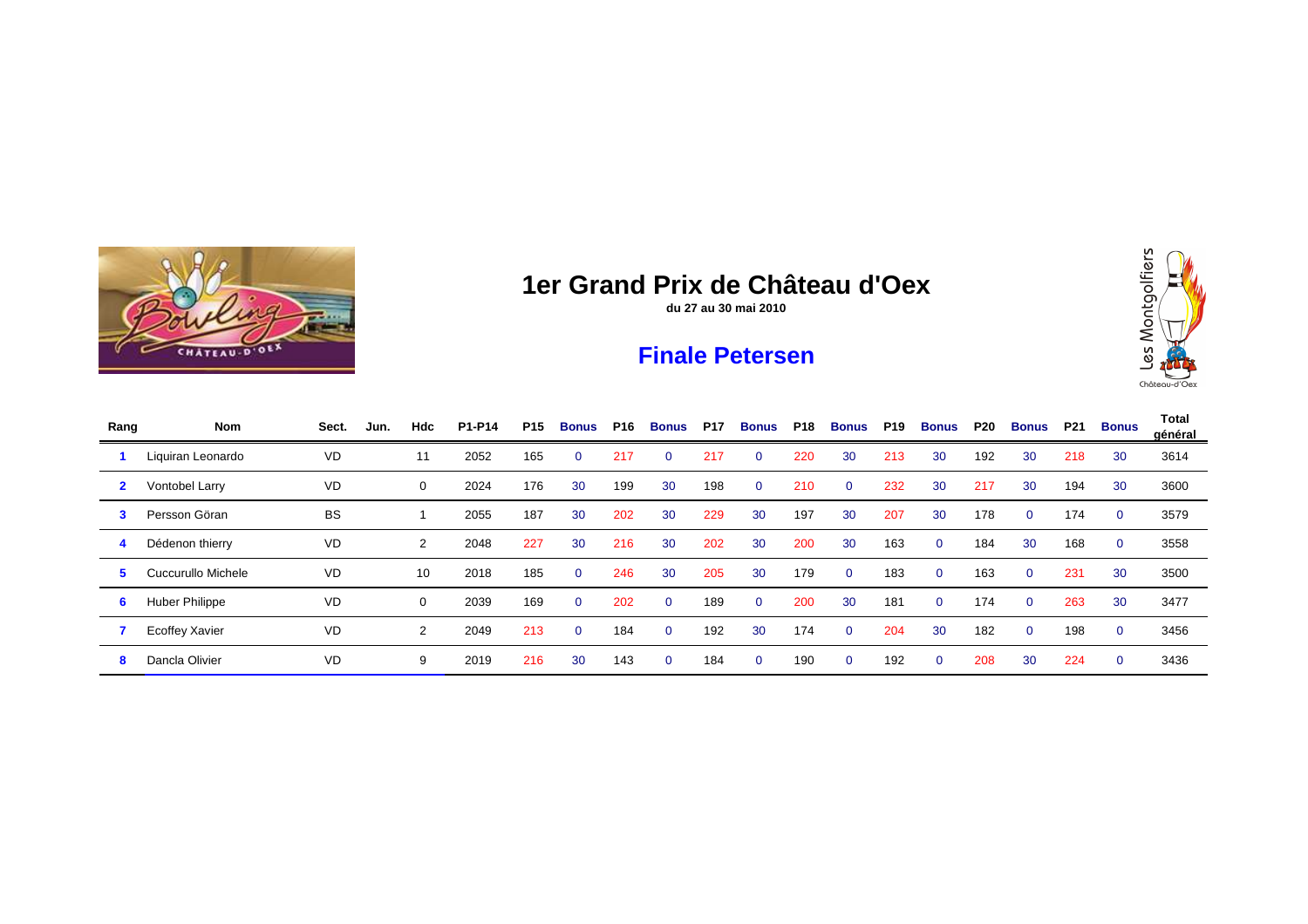

**du 27 au 30 mai 2010**



# **Demi-Finale**

| Rang                    | Nom                      | Sect.     | Jun. | Hdc            | P <sub>9</sub> | P <sub>10</sub> | P <sub>11</sub> | P12 | P <sub>13</sub> | P <sub>14</sub> | Total | Moy.   | T.Hdc | 50% P1-P8 | <b>Total</b><br>général |
|-------------------------|--------------------------|-----------|------|----------------|----------------|-----------------|-----------------|-----|-----------------|-----------------|-------|--------|-------|-----------|-------------------------|
| 1                       | Persson Göran            | <b>BL</b> |      | $\mathbf{1}$   | 213            | 246             | 168             | 233 | 201             | 193             | 1254  | 209.00 | 6     | 795       | 2055                    |
| $\overline{\mathbf{2}}$ | Liquiran Leonardo        | VD        |      | 11             | 173            | 175             | 213             | 210 | 201             | 214             | 1186  | 197.67 | 66    | 800       | 2052                    |
| 3                       | <b>Ecoffey Xavier</b>    | VD        |      | $\overline{c}$ | 176            | 238             | 199             | 212 | 176             | 194             | 1195  | 199.17 | 12    | 842       | 2049                    |
| 4                       | Dédenon Thierry          | <b>VD</b> |      | $\overline{c}$ | 180            | 210             | 214             | 227 | 204             | 211             | 1246  | 207.67 | 12    | 790       | 2048                    |
| 5                       | Huber Philippe           | VD        |      | 0              | 202            | 201             | 154             | 177 | 255             | 222             | 1211  | 201.83 | 0     | 828       | 2039                    |
| 6                       | Vontobel Larry           | <b>VD</b> |      | 0              | 201            | 178             | 215             | 225 | 200             | 187             | 1206  | 201.00 | 0     | 818       | 2024                    |
| 7                       | Dancla Olivier           | <b>VD</b> |      | 9              | 168            | 191             | 203             | 180 | 183             | 225             | 1150  | 191.67 | 54    | 815       | 2019                    |
| 8                       | <b>Cuccurullo Michel</b> | VD        |      | 10             | 211            | 174             | 202             | 171 | 203             | 173             | 1134  | 189.00 | 60    | 824       | 2018                    |
| 9                       | Bergès Mattieu           | <b>VD</b> |      | 0              | 219            | 179             | 161             | 226 | 213             | 204             | 1202  | 200.33 | 0     | 804       | 2006                    |
| 10                      | Mazzola Cyril            | <b>NE</b> |      | 25             | 186            | 160             | 168             | 195 | 166             | 152             | 1027  | 171.17 | 150   | 818       | 1995                    |
| 11                      | Company Joelle           | <b>GE</b> |      | 10             | 139            | 179             | 207             | 194 | 222             | 171             | 1112  | 185.33 | 60    | 821       | 1993                    |
| 12                      | Fontaine Joel            | <b>GE</b> |      | 17             | 143            | 166             | 192             | 200 | 183             | 203             | 1087  | 181.17 | 102   | 803       | 1992                    |
| 13                      | <b>Ebener Andreas</b>    | <b>BE</b> |      | $\pmb{0}$      | 200            | 192             | 202             | 212 | 189             | 178             | 1173  | 195.50 | 0     | 816       | 1989                    |
| 14                      | Blatti guy               | VD        |      | 10             | 194            | 179             | 158             | 177 | 229             | 171             | 1108  | 184.67 | 60    | 805       | 1973                    |
| 15                      | Giacomoni Florent        | <b>GE</b> |      | 30             | 177            | 135             | 175             | 144 | 156             | 183             | 970   | 161.67 | 180   | 807       | 1957                    |
| 16                      | <b>Graff Nathalie</b>    | <b>GE</b> |      | 15             | 167            | 187             | 183             | 208 | 176             | 148             | 1069  | 178.17 | 90    | 785       | 1944                    |
| 17                      | Turla Giovanni           | VD        |      | 16             | 169            | 167             | 171             | 228 | 149             | 156             | 1040  | 173.33 | 96    | 797       | 1933                    |
| 18                      | Syrvet P-A               | VD        |      | 3              | 181            | 187             | 176             | 180 | 202             | 152             | 1078  | 179.67 | 18    | 805       | 1901                    |
| 19                      | Romailler Grégoire       | VD        |      | 8              | 206            | 160             | 147             | 202 | 136             | 186             | 1037  | 172.83 | 48    | 808       | 1893                    |
| 20                      | Mendes Vasco             | VD        |      | 0              | 187            | 184             | 163             | 178 | 176             | 200             | 1088  | 181.33 | 0     | 791       | 1879                    |
| 21                      | Georges Bruno            | VD        |      | 14             | 205            | 135             | 136             | 171 | 194             | 160             | 1001  | 166.83 | 84    | 792       | 1877                    |
| 22                      | Cavin Laurent            | VD        |      | 8              | 174            | 135             | 196             | 169 | 172             | 146             | 992   | 165.33 | 48    | 830       | 1870                    |
| 23                      | Chautard Gérard          | <b>GE</b> |      | $\overline{7}$ | 152            | 159             | 226             | 158 | 186             | 147             | 1028  | 171.33 | 42    | 785       | 1855                    |
| 24                      | <b>Silvestre Marcio</b>  | VD        |      | $\overline{2}$ | 162            | 182             | 171             | 177 | 133             | 178             | 1003  | 167.17 | 12    | 788       | 1803                    |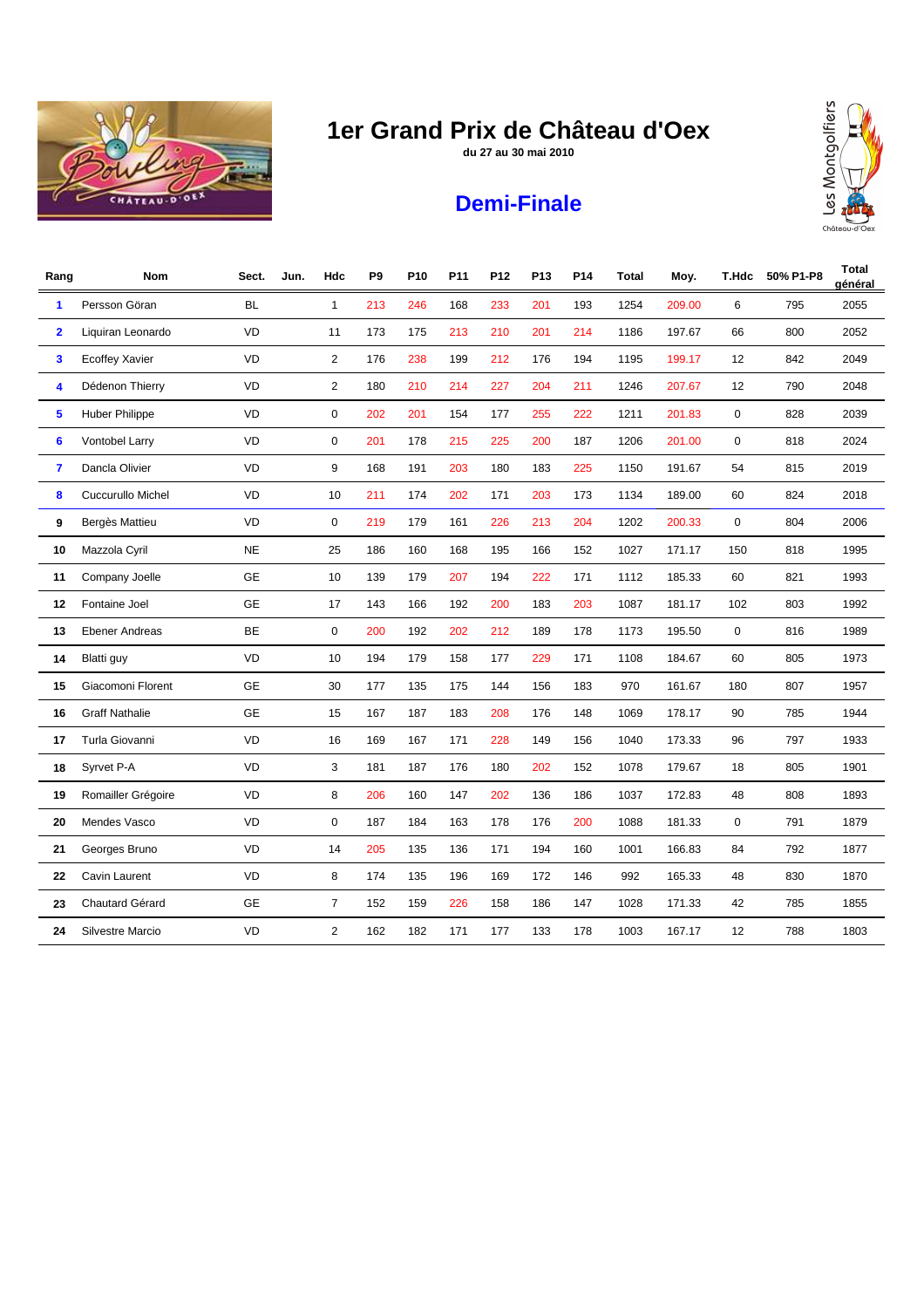**du 27 au 30 mai 2010**



#### **Qualifications**



| Rang | Nom                       | Sect.     | Jun. | Hdc            | P <sub>1</sub> | P <sub>2</sub> | P <sub>3</sub> | P4  | P <sub>5</sub> | P6  | P7  | P8  | Total | Moy.   | T.Hdc | Total<br>général |
|------|---------------------------|-----------|------|----------------|----------------|----------------|----------------|-----|----------------|-----|-----|-----|-------|--------|-------|------------------|
| 1    | <b>Ecoffey Xavier</b>     | <b>VD</b> |      | $\overline{2}$ | 197            | 192            | 206            | 233 | 203            | 191 | 213 | 233 | 1668  | 208.50 | 16    | 1684             |
| 2    | Cavin Laurent             | VD        |      | 8              | 203            | 162            | 181            | 228 | 247            | 198 | 183 | 194 | 1596  | 199.50 | 64    | 1660             |
| 3    | <b>Huber Philippe</b>     | VD        |      | $\mathbf 0$    | 170            | 231            | 164            | 216 | 225            | 189 | 225 | 235 | 1655  | 206.88 | 0     | 1655             |
| 4    | Cuccurullo Michel         | VD        |      | 10             | 187            | 215            | 196            | 189 | 182            | 213 | 192 | 194 | 1568  | 196.00 | 80    | 1648             |
| 5    | Company Joelle            | GE        |      | 10             | 177            | 215            | 184            | 237 | 224            | 177 | 170 | 177 | 1561  | 195.13 | 80    | 1641             |
| 6    | Mazzola Cyril             | <b>NE</b> |      | 25             | 155            | 169            | 233            | 146 | 147            | 224 | 178 | 184 | 1436  | 179.50 | 200   | 1636             |
| 7    | Vontobel Larry            | VD        |      | $\mathbf 0$    | 210            | 192            | 170            | 151 | 211            | 233 | 257 | 212 | 1636  | 204.50 | 0     | 1636             |
| 8    | <b>Ebener Andreas</b>     | BE        |      | $\mathbf 0$    | 268            | 167            | 237            | 227 | 178            | 192 | 181 | 181 | 1631  | 203.88 | 0     | 1631             |
| 9    | Dancla Olivier            | <b>VD</b> |      | 9              | 196            | 243            | 188            | 177 | 179            | 183 | 168 | 223 | 1557  | 194.63 | 72    | 1629             |
| 10   | Romailler Grégoire        | VD        |      | 8              | 185            | 206            | 224            | 217 | 227            | 173 | 159 | 161 | 1552  | 194.00 | 64    | 1616             |
| 11   | Giacomoni Florent         | GE        |      | 30             | 136            | 170            | 174            | 150 | 209            | 177 | 169 | 188 | 1373  | 171.63 | 240   | 1613             |
| 12   | Blatti guy                | VD        |      | 10             | 178            | 202            | 172            | 215 | 190            | 181 | 189 | 203 | 1530  | 191.25 | 80    | 1610             |
| 13   | Syrvet P-A                | VD        |      | 3              | 223            | 215            | 194            | 205 | 157            | 189 | 200 | 202 | 1585  | 198.13 | 24    | 1609             |
| 14   | Bergès Mattieu            | VD        |      | $\mathbf 0$    | 176            | 225            | 185            | 189 | 225            | 221 | 190 | 196 | 1607  | 200.88 | 0     | 1607             |
| 15   | Fontaine Joel             | <b>GE</b> |      | 17             | 197            | 153            | 163            | 172 | 185            | 181 | 182 | 237 | 1470  | 183.75 | 136   | 1606             |
| 16   | Liquiran Leonardo         | VD        |      | 11             | 172            | 191            | 226            | 237 | 177            | 193 | 144 | 172 | 1512  | 189.00 | 88    | 1600             |
| 17   | Turla Giovanni            | VD        |      | 16             | 204            | 170            | 179            | 168 | 213            | 183 | 201 | 148 | 1466  | 183.25 | 128   | 1594             |
| 18   | Persson Göran             | <b>BL</b> |      | $\mathbf{1}$   | 150            | 180            | 219            | 220 | 203            | 203 | 235 | 172 | 1582  | 197.75 | 8     | 1590             |
| 19   | Georges Bruno             | VD        |      | 14             | 167            | 166            | 179            | 179 | 181            | 187 | 213 | 200 | 1472  | 184.00 | 112   | 1584             |
| 20   | Mendes Vasco              | VD        |      | $\mathbf 0$    | 170            | 180            | 203            | 213 | 224            | 203 | 178 | 210 | 1581  | 197.63 | 0     | 1581             |
| 21   | Dédenon Thierry           | VD        |      | $\overline{2}$ | 211            | 184            | 225            | 204 | 138            | 187 | 205 | 210 | 1564  | 195.50 | 16    | 1580             |
| 22   | <b>Silvestre Marcio</b>   | VD        |      | 2              | 194            | 212            | 222            | 213 | 199            | 154 | 181 | 184 | 1559  | 186.38 | 16    | 1575             |
| 23   | <b>Graff Nathalie</b>     | VD        |      | 15             | 198            | 176            | 158            | 153 | 191            | 203 | 167 | 204 | 1450  | 181.25 | 120   | 1570             |
| 24   | Chautard Gérard           | GE        |      | $\overline{7}$ | 184            | 157            | 236            | 189 | 202            | 179 | 177 | 190 | 1514  | 189.25 | 56    | 1570             |
| 25   | Mermoud Alex              | GE        |      | 14             | 225            | 224            | 169            | 175 | 146            | 182 | 202 | 131 | 1454  | 181.75 | 112   | 1566             |
| 26   | Börner Melanie            | ZΗ        |      | 0              | 136            | 248            | 195            | 224 | 194            | 196 | 188 | 180 | 1561  | 195.13 | 0     | 1561             |
| 27   | <b>Stuker Roland</b>      | BE        |      | $\overline{c}$ | 214            | 177            | 167            | 165 | 214            | 194 | 216 | 191 | 1538  | 192.25 | 16    | 1554             |
| 28   | <b>Bramm Emeline</b>      | <b>GE</b> |      | 19             | 144            | 171            | 175            | 159 | 185            | 172 | 254 | 139 | 1399  | 174.88 | 152   | 1551             |
| 29   | Börner Frank              | ZH        |      | $\mathbf 0$    | 172            | 216            | 191            | 215 | 201            | 183 | 196 | 176 | 1550  | 193.75 | 0     | 1550             |
| 30   | Bösinger Andreas          | BE        |      | $\mathbf{1}$   | 221            | 244            | 222            | 191 | 108            | 152 | 237 | 167 | 1542  | 192.75 | 8     | 1550             |
| 31   | <b>Pfister Yves</b>       | VD        |      | 13             | 198            | 178            | 157            | 159 | 185            | 153 | 167 | 245 | 1442  | 180.25 | 104   | 1546             |
| 32   | Siciliano Michel          | VD        |      | 9              | 174            | 206            | 180            | 159 | 180            | 190 | 150 | 234 | 1473  | 184.13 | 72    | 1545             |
| 33   | Grohens Francois          | VD        |      | 12             | 169            | 201            | 192            | 172 | 183            | 176 | 168 | 186 | 1447  | 180.88 | 96    | 1543             |
| 34   | <b>Genillard Ralph</b>    | GE        |      | 13             | 167            | 151            | 197            | 200 | 192            | 178 | 152 | 201 | 1438  | 179.75 | 104   | 1542             |
| 35   | Läng Urs                  | BE        |      | 8              | 191            | 177            | 193            | 179 | 190            | 190 | 167 | 189 | 1476  | 184.50 | 64    | 1540             |
| 36   | <b>Corminboeuf Pascal</b> | GE        |      | 8              | 189            | 166            | 228            | 178 | 183            | 193 | 132 | 201 | 1470  | 183.75 | 64    | 1534             |
| 37   | Cardinaux Pierre-Alain    | GE        |      | 9              | 212            | 169            | 181            | 195 | 172            | 185 | 175 | 170 | 1459  | 182.38 | 72    | 1531             |
| 38   | Monnier Michel            | GE        |      | 16             | 169            | 175            | 146            | 173 | 214            | 158 | 179 | 188 | 1402  | 175.25 | 128   | 1530             |
| 39   | <b>Guillaume Nicolas</b>  | VD        | JA   | 4              | 210            | 164            | 202            | 192 | 181            | 193 | 145 | 210 | 1497  | 187.13 | 32    | 1529             |
| 40   | Corminboeuf Natacha       | GE        |      | 13             | 187            | 177            | 160            | 224 | 202            | 140 | 173 | 158 | 1421  | 177.63 | 104   | 1525             |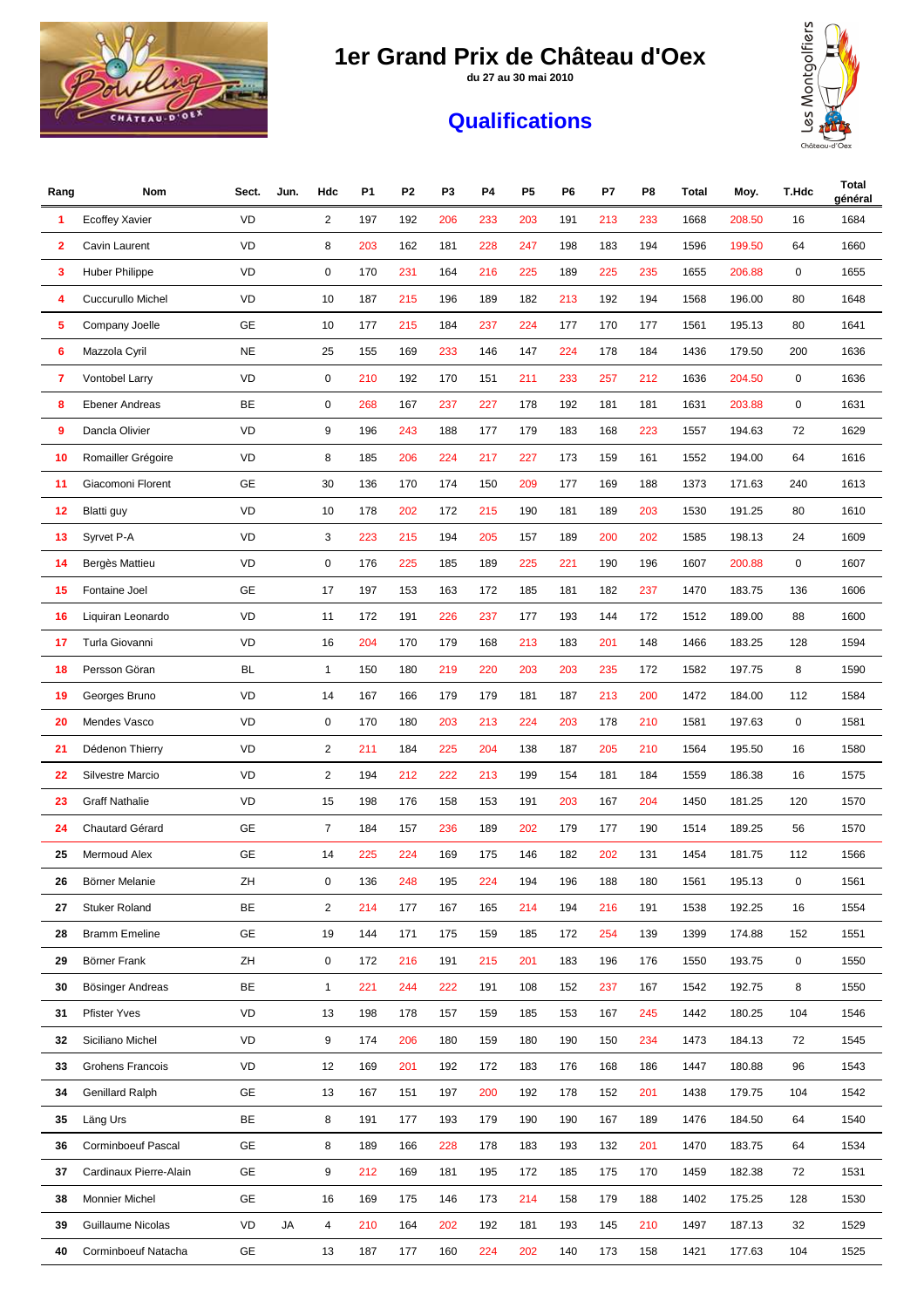**du 27 au 30 mai 2010**



#### **Qualifications**



| Rang | Nom                     | Sect.     | Jun. | Hdc            | P <sub>1</sub> | P2  | P3  | P4  | P5  | P6  | P7  | P8  | <b>Total</b> | Moy.   | T.Hdc | Total<br>général |
|------|-------------------------|-----------|------|----------------|----------------|-----|-----|-----|-----|-----|-----|-----|--------------|--------|-------|------------------|
| 41   | Kastrati Lulzim         | VD        |      | 24             | 156            | 189 | 189 | 169 | 140 | 161 | 176 | 150 | 1330         | 166.25 | 192   | 1522             |
| 42   | <b>Privat Philippe</b>  | VD        |      | $\overline{2}$ | 221            | 205 | 160 | 153 | 190 | 206 | 213 | 156 | 1504         | 188.00 | 16    | 1520             |
| 43   | Regenass Cedric         | VD        |      | 1              | 205            | 201 | 202 | 169 | 153 | 191 | 181 | 203 | 1505         | 188.13 | 8     | 1513             |
| 44   | Papaux Pierre           | VD        |      | 16             | 203            | 202 | 168 | 175 | 134 | 159 | 160 | 179 | 1380         | 172.50 | 128   | 1508             |
| 45   | Roos Heinz              | BE        |      | 19             | 202            | 134 | 201 | 172 | 169 | 135 | 168 | 171 | 1352         | 169.00 | 152   | 1504             |
| 46   | Gass Yannick            | BE        |      | 17             | 169            | 137 | 183 | 181 | 168 | 158 | 212 | 160 | 1368         | 171.00 | 136   | 1504             |
| 47   | Gentil Guillaume        | VD        |      | 19             | 163            | 161 | 154 | 178 | 166 | 166 | 163 | 199 | 1350         | 168.75 | 152   | 1502             |
| 48   | Pakosz Cecile           | GE        |      | 11             | 148            | 153 | 168 | 155 | 192 | 201 | 203 | 193 | 1413         | 176.63 | 88    | 1501             |
| 49   | <b>Bezuchet Eric</b>    | VD        |      | 4              | 129            | 165 | 185 | 199 | 197 | 220 | 187 | 184 | 1466         | 183.25 | 32    | 1498             |
| 50   | Golay Daniel            | <b>GE</b> |      | 1              | 185            | 169 | 210 | 163 | 155 | 213 | 191 | 201 | 1487         | 185.88 | 8     | 1495             |
| 51   | <b>Bravo Mario</b>      | GE        |      | 9              | 202            | 190 | 165 | 173 | 154 | 166 | 193 | 178 | 1421         | 177.63 | 72    | 1493             |
| 52   | Morath Nick             | VD        |      | 23             | 177            | 152 | 166 | 177 | 188 | 134 | 136 | 178 | 1308         | 163.50 | 184   | 1492             |
| 53   | Jupaj Astrit            | VD        |      | 23             | 157            | 164 | 190 | 157 | 140 | 159 | 181 | 159 | 1307         | 163.38 | 184   | 1491             |
| 54   | Cardinaux Cédric        | GE        |      | $\overline{7}$ | 185            | 160 | 200 | 194 | 153 | 197 | 141 | 198 | 1428         | 178.50 | 56    | 1484             |
| 55   | Martinez Mary-Claude    | GE        |      | 11             | 188            | 176 | 158 | 194 | 140 | 176 | 193 | 168 | 1393         | 174.13 | 88    | 1481             |
| 56   | Urgese antonio          | VD        |      | 6              | 193            | 181 | 193 | 188 | 193 | 160 | 147 | 177 | 1432         | 179.00 | 48    | 1480             |
| 57   | <b>Gabriel Eric</b>     | GE        |      | $\overline{7}$ | 163            | 181 | 166 | 155 | 203 | 191 | 185 | 177 | 1421         | 177.63 | 56    | 1477             |
| 58   | Pfammatter Carmen       | BE        |      | 16             | 143            | 142 | 195 | 168 | 170 | 163 | 168 | 196 | 1345         | 168.13 | 128   | 1473             |
| 59   | Pereira Paulo           | VD        | JA   | 10             | 174            | 147 | 209 | 161 | 212 | 165 | 151 | 173 | 1392         | 174.00 | 80    | 1472             |
| 60   | Guerra Philippe         | VD        | JB   | 32             | 149            | 142 | 140 | 145 | 143 | 166 | 184 | 144 | 1213         | 151.63 | 256   | 1469             |
| 61   | Zini Muriel             | VD        |      | 6              | 161            | 182 | 193 | 186 | 154 | 175 | 187 | 179 | 1417         | 177.13 | 48    | 1465             |
| 62   | Cornuz Valérie          | VD        |      | 4              | 148            | 171 | 166 | 233 | 182 | 162 | 191 | 179 | 1432         | 179.00 | 32    | 1464             |
| 63   | Aries Claudia           | GE        |      | 35             | 138            | 142 | 154 | 161 | 137 | 165 | 140 | 145 | 1182         | 147.75 | 280   | 1462             |
| 64   | <b>Sutter Martin</b>    | <b>BS</b> |      | 1              | 194            | 187 | 209 | 185 | 142 | 189 | 181 | 167 | 1454         | 181.75 | 8     | 1462             |
| 65   | Grolhier Jean-Louis     | VD        |      | 0              | 195            | 167 | 224 | 202 | 177 | 170 | 150 | 176 | 1461         | 182.63 | 0     | 1461             |
| 66   | Schnorf Sascha          | VD        |      | 15             | 200            | 156 | 184 | 163 | 203 | 131 | 141 | 162 | 1340         | 167.50 | 120   | 1460             |
| 67   | Dietrich Sven           | VD        |      | 25             | 137            | 152 | 180 | 151 | 211 | 115 | 155 | 158 | 1259         | 157.38 | 200   | 1459             |
| 68   | Hagner Nadia            | GE        |      | 23             | 179            | 136 | 207 | 177 | 134 | 138 | 154 | 146 | 1271         | 158.88 | 184   | 1455             |
| 69   | Jupaj Asllan            | VD        | JA   | 22             | 140            | 158 | 191 | 198 | 133 | 159 | 143 | 153 | 1275         | 159.38 | 176   | 1451             |
| 70   | Ineichen Rinaldo        | ZH        |      | 5              | 116            | 168 | 153 | 197 | 226 | 166 | 190 | 195 | 1411         | 176.38 | 40    | 1451             |
| 71   | Haddad Marie-Francoise  | NE        |      | 35             | 141            | 153 | 135 | 129 | 151 | 187 | 148 | 126 | 1170         | 146.25 | 280   | 1450             |
| 72   | Risler Alan             | <b>NE</b> | JA   | 6              | 176            | 186 | 148 | 191 | 178 | 181 | 184 | 156 | 1400         | 175.00 | 48    | 1448             |
| 73   | <b>Vulliens Thierry</b> | GE        |      | 13             | 138            | 187 | 146 | 176 | 189 | 155 | 190 | 158 | 1339         | 167.38 | 104   | 1443             |
| 74   | Cherbuin Michel         | VD        |      | 5              | 211            | 172 | 164 | 197 | 167 | 156 | 167 | 168 | 1402         | 175.25 | 40    | 1442             |
| 75   | Schmutz Beat            | <b>GE</b> |      | 25             | 152            | 138 | 160 | 178 | 126 | 180 | 154 | 149 | 1237         | 154.63 | 200   | 1437             |
| 76   | Lansaque jean-Marie     | GE        |      | 18             | 165            | 187 | 138 | 159 | 146 | 164 | 161 | 171 | 1291         | 161.38 | 144   | 1435             |
| 77   | Tougne Bernadette       | VD        |      | 25             | 138            | 155 | 157 | 170 | 161 | 155 | 150 | 146 | 1232         | 154.00 | 200   | 1432             |
| 78   | Zini Ivan               | VD        |      | 1              | 192            | 163 | 203 | 195 | 167 | 172 | 161 | 169 | 1422         | 177.75 | 8     | 1430             |
| 79   | Jungen Melanie          | BE        |      | 19             | 156            | 144 | 170 | 193 | 129 | 158 | 154 | 161 | 1265         | 158.13 | 152   | 1417             |
| 80   | Lehmann daniel          | BE        |      | 24             | 141            | 148 | 201 | 158 | 153 | 130 | 136 | 144 | 1211         | 151.38 | 192   | 1403             |